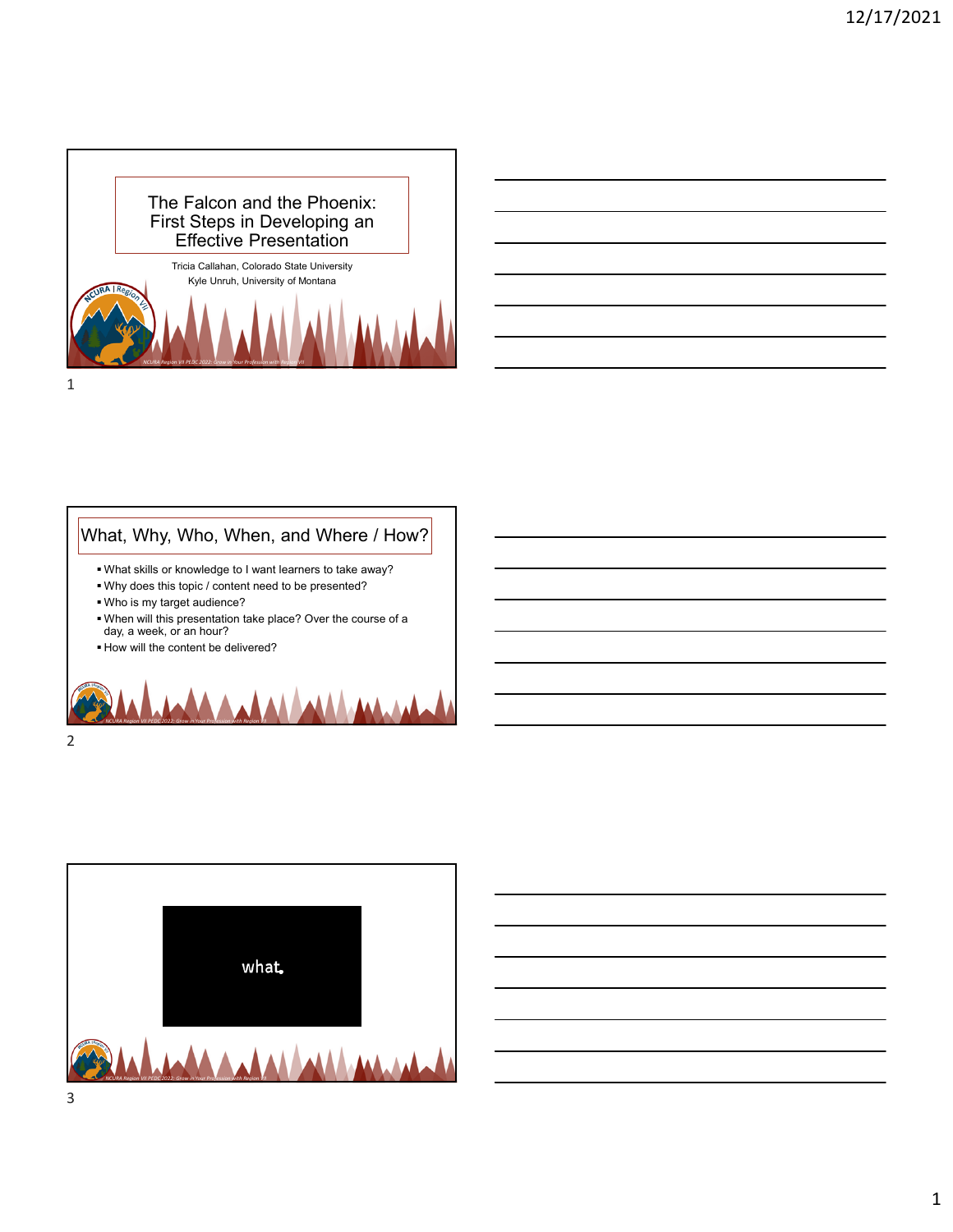







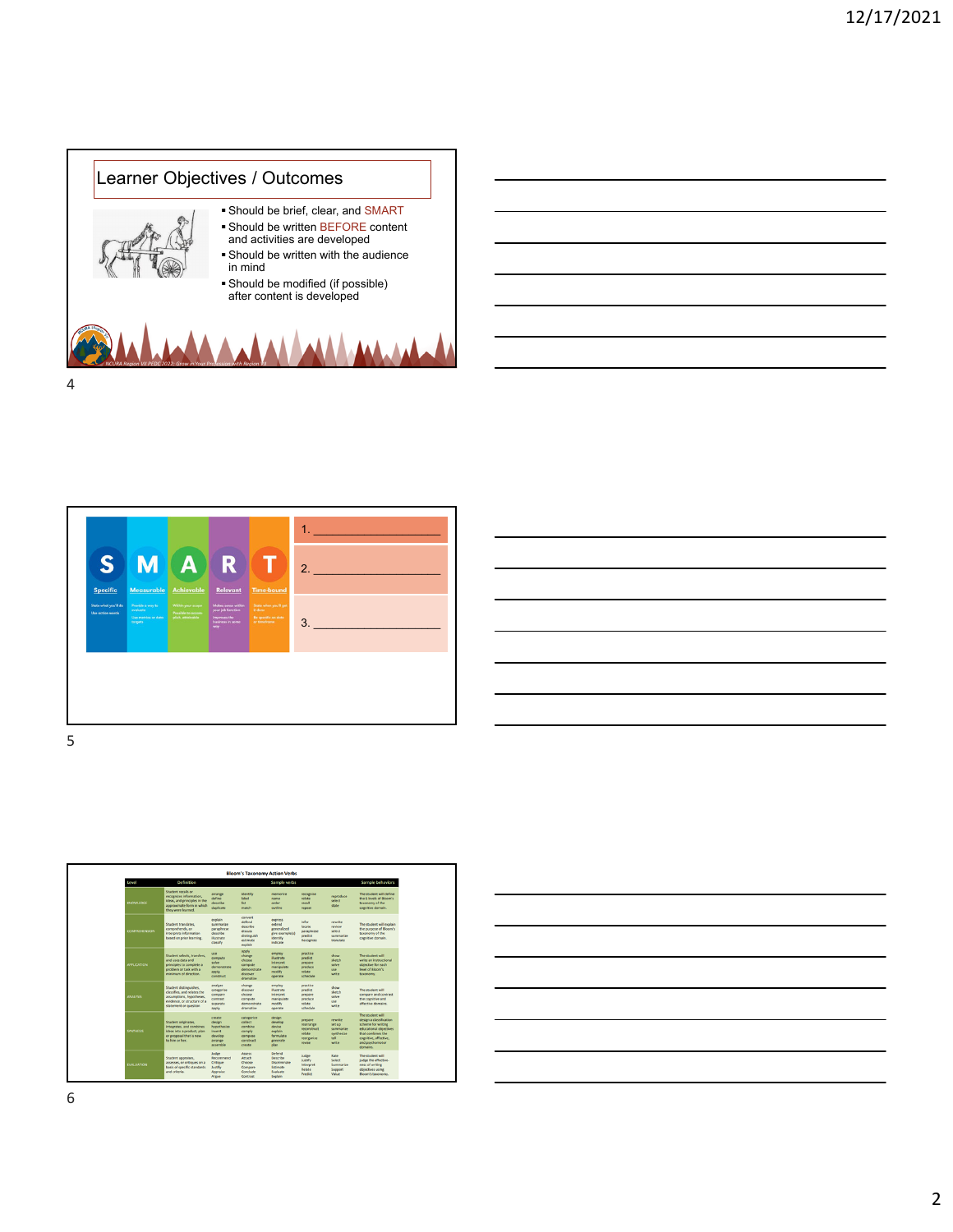

| and the contract of the contract of the contract of the contract of the contract of the contract of the contract of |  |                             |
|---------------------------------------------------------------------------------------------------------------------|--|-----------------------------|
|                                                                                                                     |  | and the control of the con- |
| and the contract of the contract of the contract of the contract of the contract of the contract of the contract of |  |                             |
|                                                                                                                     |  |                             |

|   | You are planning a presentation that will highlight<br>recent updates to Uniform Guidance. Write one<br><b>SMART</b> objective. |
|---|---------------------------------------------------------------------------------------------------------------------------------|
|   | Objective:                                                                                                                      |
|   |                                                                                                                                 |
|   | Grow                                                                                                                            |
| 8 |                                                                                                                                 |

г

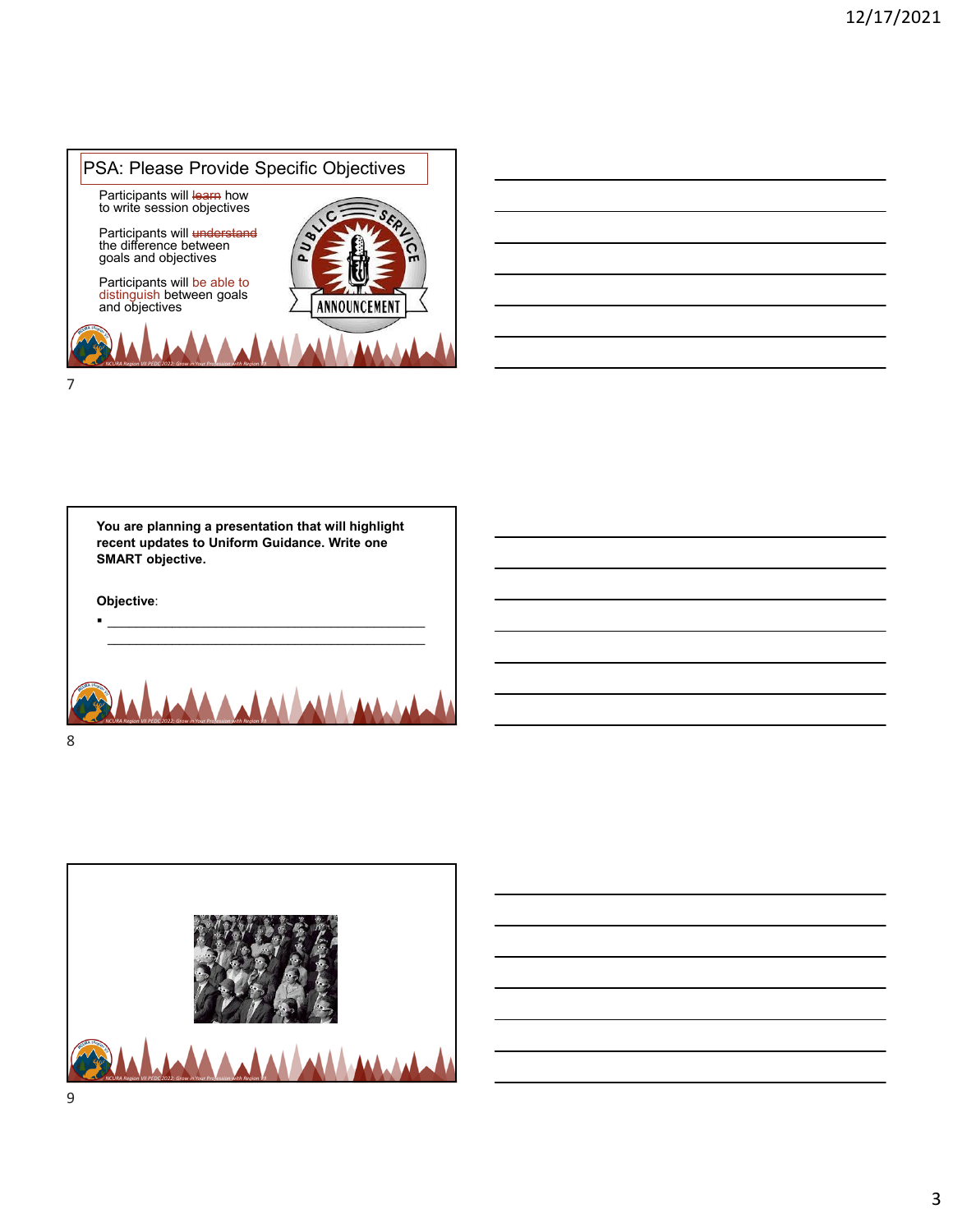## Target Audience

 Identify desired audience 'group', including area(s) of expertise and number of attendees

**Identify experience level** 

- **Basic or Overview**
- Intermediate (include pre-requisites)
- Advanced (include pre-requisites)
- State who should attend (e.g., "This session is appropriate for<br>those newer (1-3 years) to pre-award administration.")







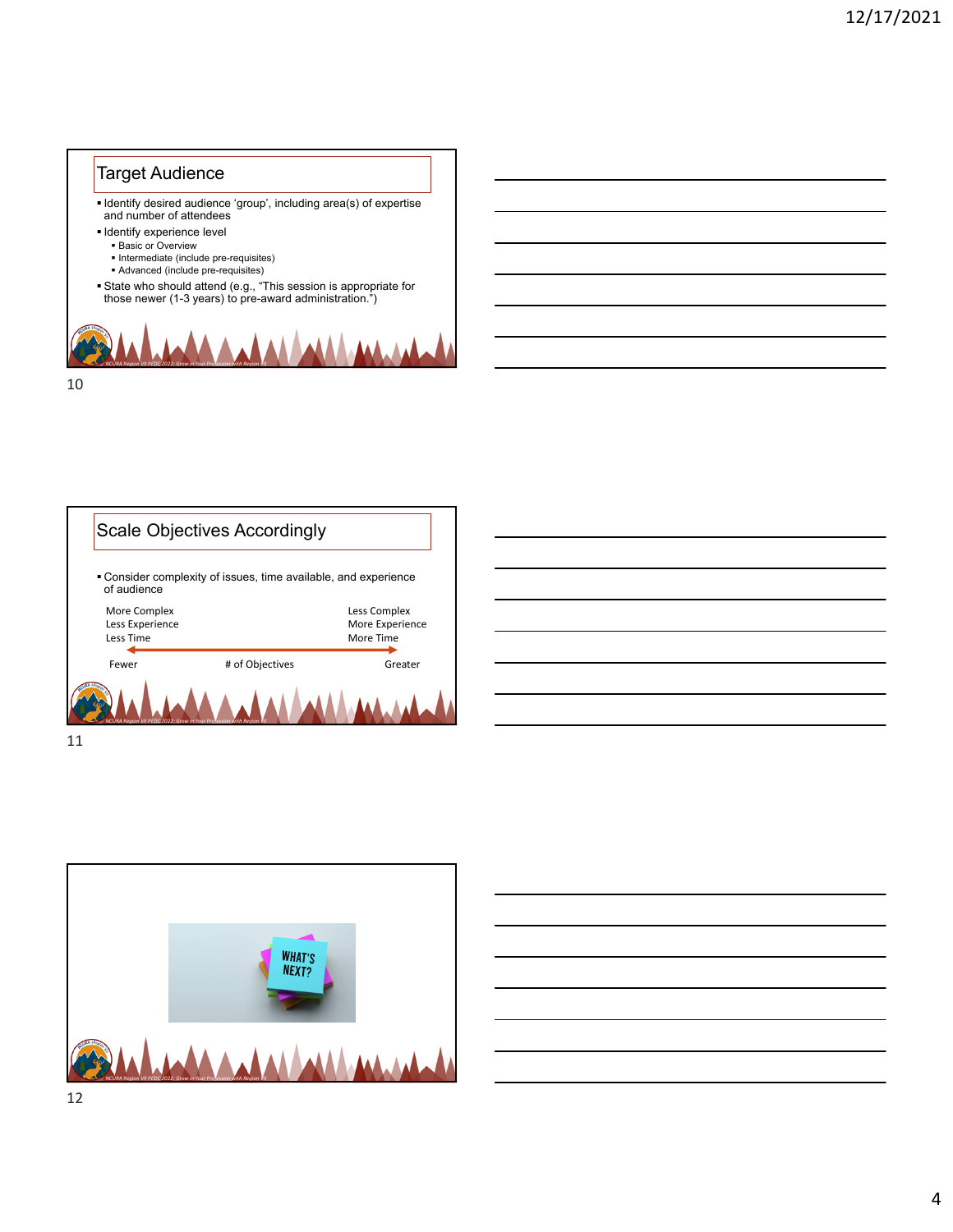

|  | $\sim$ $\sim$ |
|--|---------------|
|  |               |
|  |               |
|  |               |
|  |               |
|  | _____         |
|  |               |
|  |               |
|  |               |
|  |               |